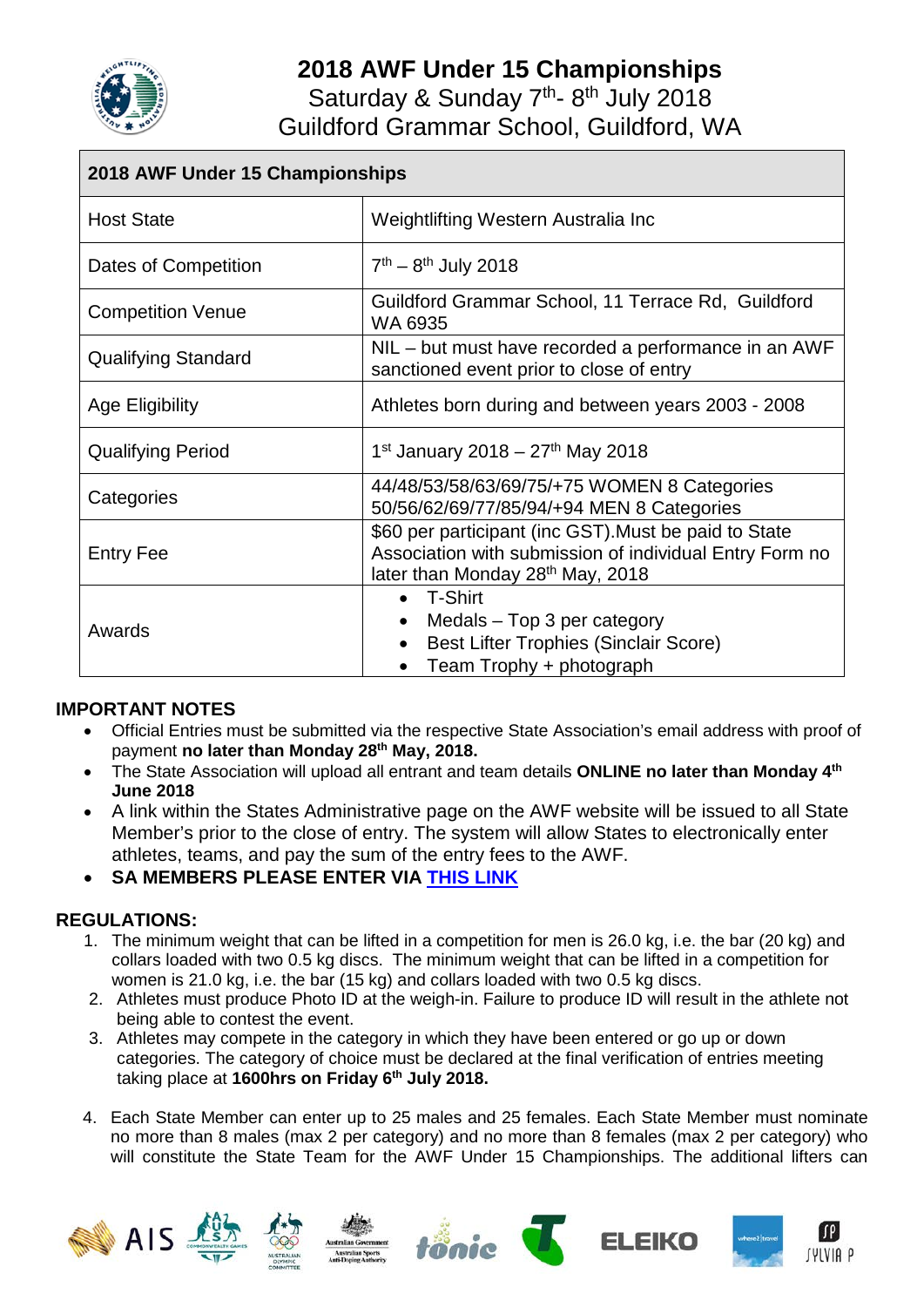

### **2018 AWF Under 15 Championships** Saturday & Sunday 7<sup>th</sup>-8<sup>th</sup> July 2018 Guildford Grammar School, Guildford, WA

compete in the AWF under 15 Championships, win medals and any other individual awards, but cannot gain points for the State Team.

- **5.** The 'final' team submitted by each State Member consisting of a maximum of 8 men / 8 women (maximum of two competitors per category) must be declared at the **verification of final entries meeting being held at 1600hrs on Friday 6th July 2018.**
- 6. The classification of each State team is calculated by adding the points allocated to each named team competitor at final verification of entries according to the following scale:

| <b>Placing in Competition</b> | <b>Team Classification</b> |
|-------------------------------|----------------------------|
| Gold                          | 16 points                  |
| <b>Silver</b>                 | 13 points                  |
| <b>Bronze</b>                 | 11 points                  |
| 4thPlace                      | 10 points                  |
| 5 <sup>th</sup> Place         | points<br>9                |
| 6 <sup>th</sup> Place         | 8<br>points                |
| 7 <sup>th</sup> Place         | points                     |
| 8 <sup>th</sup> Place         | 6 points                   |
| 9 <sup>th</sup> Place         | 5 points                   |
| 10 <sup>th</sup> Place        | 4 points                   |
| 11 <sup>th</sup> Place        | 3 points                   |
| 12 <sup>th</sup> Place        | 2 points                   |
| 13 <sup>th</sup> Place        | 1 point                    |

- 7. **Placing & Points** will be calculated off **Totals** only.
- 8. An athlete who does not register a successful Snatch will **not be allowed** to continue in the Clean & Jerk;
- 9. Athlete dress standard **MUST** conform to the IWF rules.
- **10.** All entries and payments **MUST** be submitted to the respective State Association via the email addresses detailed below **no later than Monday 28th May 2018**

| Weightlifting ACT Inc                      | weightliftingACT@gmail.com  |
|--------------------------------------------|-----------------------------|
| Northern Territory Weightlifting Assoc Inc | office@ntwa.net.au          |
| <b>NSW Weightlifting Assoc Limited</b>     | info@nswwa.com.au           |
| Queensland Weightlifting Assoc Inc         | qwa@qwa.org                 |
| Victorian Weightlifting Assoc Inc          | office@vicweightlifting.com |
| Weightlifting Tasmania Inc                 | office@weightliftingtas.com |
| Weightlifting Western Australia Inc        | secretary@wwa.org.au        |